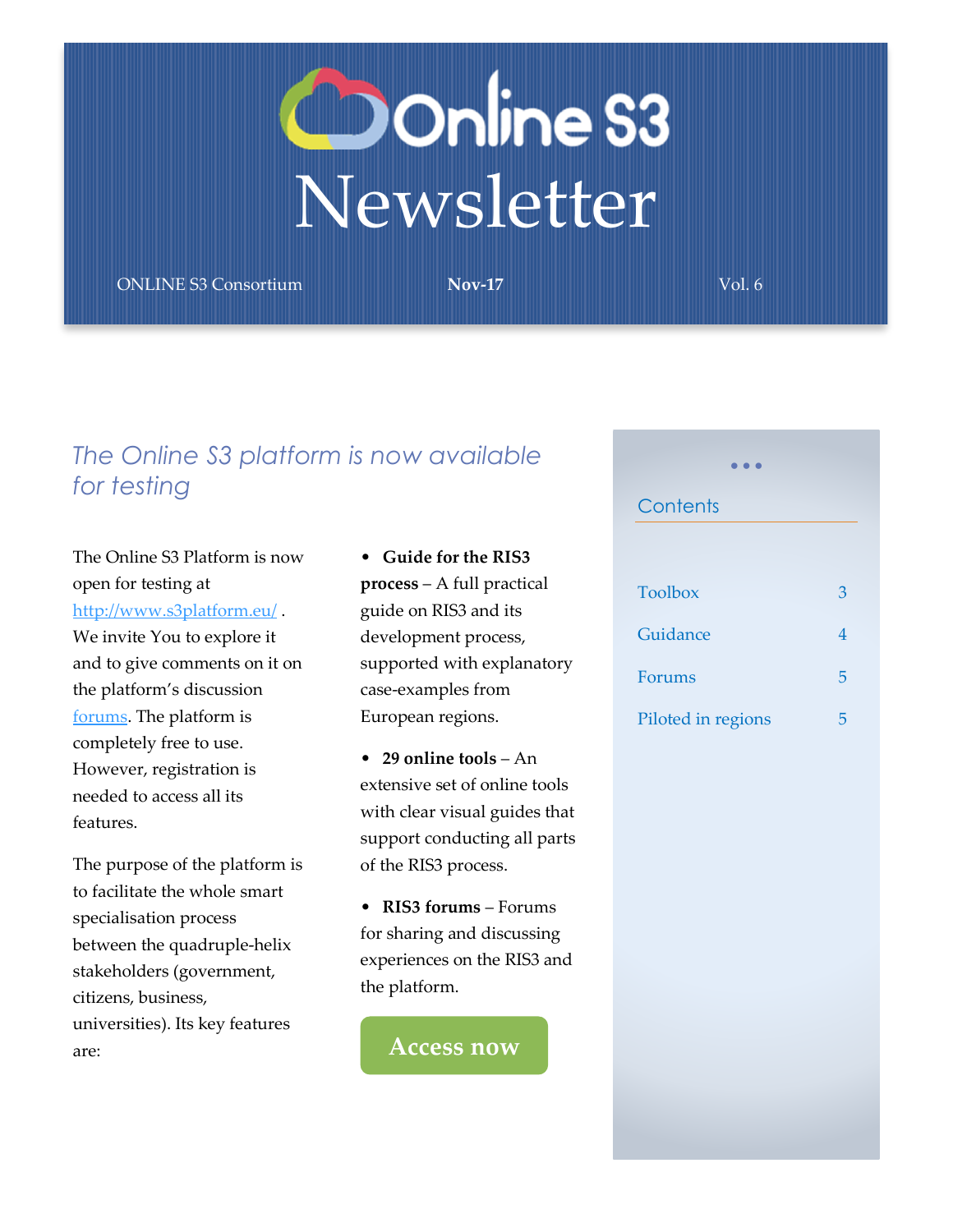#### *How to use the platform?*

The platform is meant to be used as a guide for the whole RIS3 (regional innovation strategies for smart specialisation) process. Yet, the way it should be used is not restricted. For example, you are free to go through it systematically by starting from the *introduction of RIS3* and progressing into its formulation, individual steps and tools. Alternatively, the sec-tions or tools can be browsed and used in any order.

Overall, the platform is divided into three main sections:

• **Toolbox** – Brings together all the tools on the platform on the same page.

• **Guidance** – Describes what smart specialisation is about and how a smart specialisation strategy can be formed through six steps.

• **Forums** – Meant for discussing the platform, its tools and smart specialisation in general.

|                                                                                                                                                                                                                                                         |                                                                                                                                                                             | Login Register                                                                                                  |  |
|---------------------------------------------------------------------------------------------------------------------------------------------------------------------------------------------------------------------------------------------------------|-----------------------------------------------------------------------------------------------------------------------------------------------------------------------------|-----------------------------------------------------------------------------------------------------------------|--|
| Conline S3                                                                                                                                                                                                                                              | Home                                                                                                                                                                        | About Toolbox Guidance $\sim$ Forums Contact $\Omega$                                                           |  |
| <b>Guide for smart specialisation</b><br>The Online S3 platform provides free online tools and guidance<br>for creating and revising a regional/national smart<br>specialisation strategy.<br>Register to get the most out of the platform.<br>Join now |                                                                                                                                                                             | Online S3                                                                                                       |  |
| Guidance<br>We offer a full practical guide on RIS3<br>and its development process, supported<br>with explanatory case-examples from<br>European regions.                                                                                               | 29 online tools<br>We provide an extensive set of online<br>tools and clear visual quides that<br>support conducting all parts of the RIS3<br>process.<br><b>Start here</b> | <b>Forums</b><br>Forums are for sharing and discussing<br>regional experiences on the RIS3 and the<br>platform. |  |

**Screen shot 1 Front page of the platform**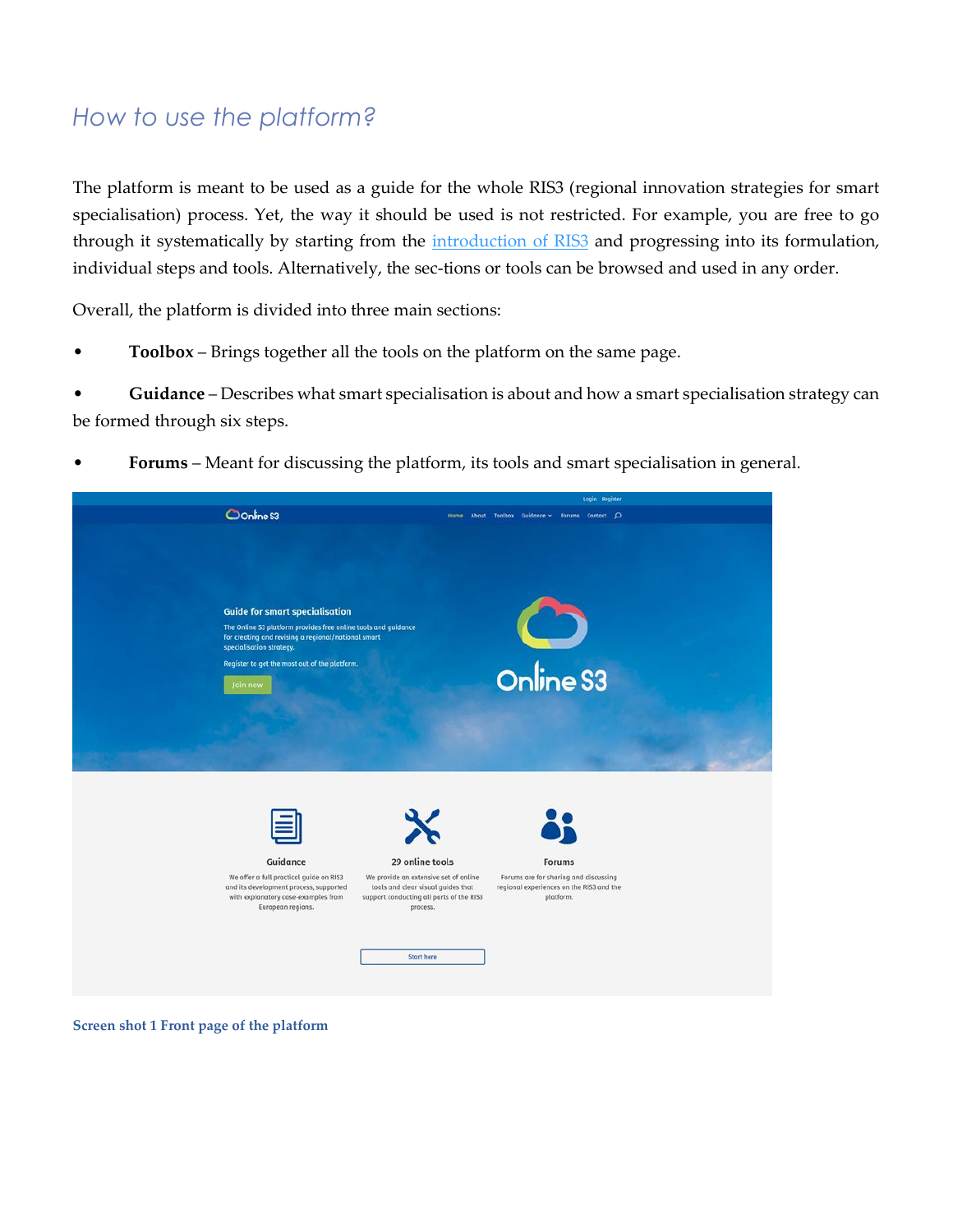#### <span id="page-2-0"></span>*Toolbox*

The Online S3 platform hosts in total [29 tools](http://www.s3platform.eu/applications/) that can be used to support each phase of the smart specialisation process. The tools consist of interactive applications, textual guidance, supporting documents and links to supporting external services. Most of the tools do not need to be used in any particular order and do not require any credentials to use. However, to get the most out of them (for example to save your progress) and to gain access to all of them, a completely free account is needed. [Sign up here.](http://www.s3platform.eu/wp-login.php?action=register)

Note that the tools are actively being developed. Feel free to give comments about them on the platform's [forums.](http://www.s3platform.eu/forums)



**Screen shot 2 An example of an Online S3 application**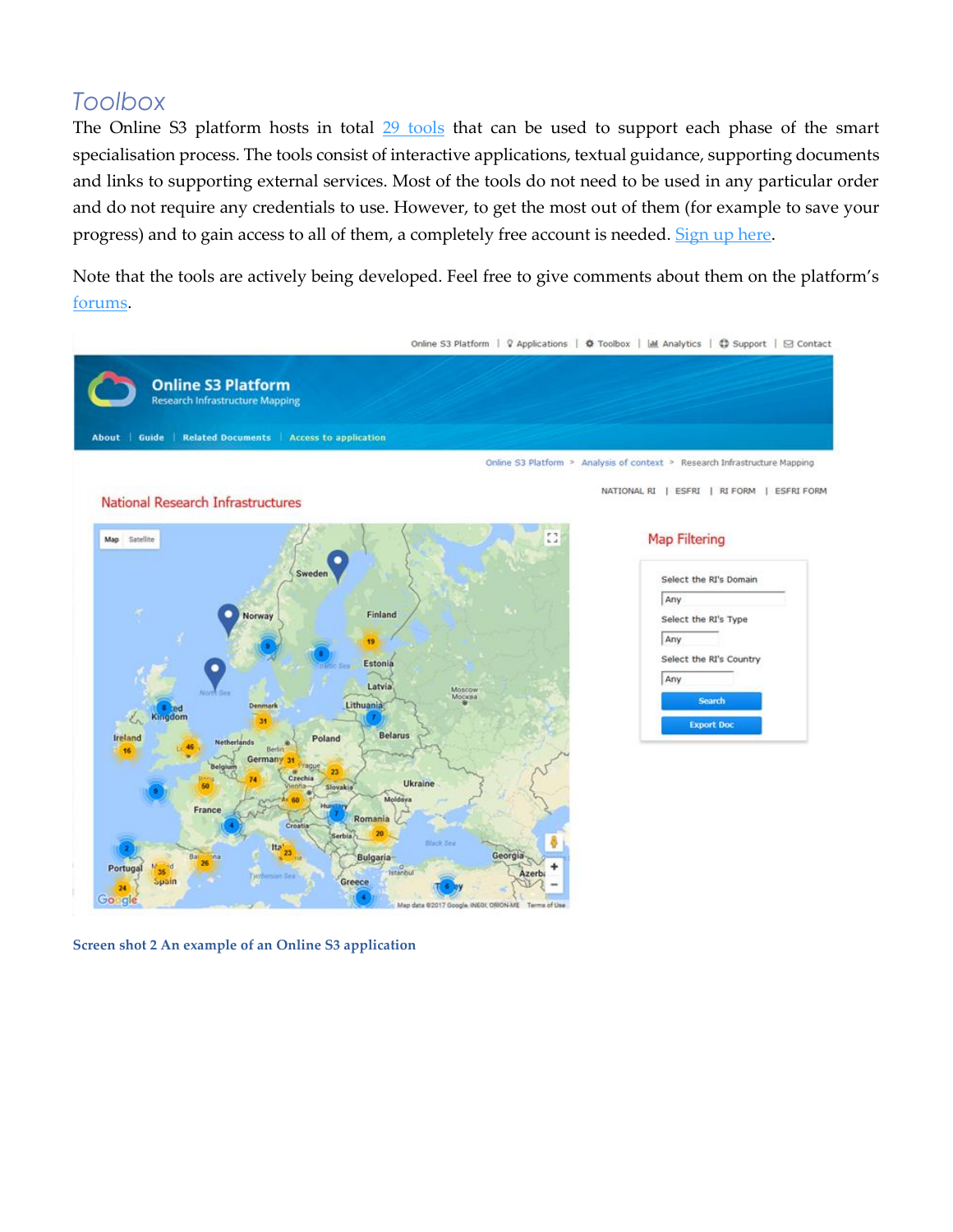#### <span id="page-3-0"></span>*Guidance*

The platform describes [what the RIS3 is about](http://www.s3platform.eu/what-is-ris3/) and how the process can be facilitated through its six phases:

- Analysis of Context 1. Governance 2. Analysis of context 3. Strategy formulation Monitoring and Evaluation Strategy Formulation ∕∆ 4. Priority setting 5. Policy mix Policy Mix Priority Setting
- 6. Monitoring and evaluation

Each of the phases is supported with a short and practical description about the main objectives and methods of the respective phase and a collection of tools designed to support those methods. In addition, links to [useful RIS3 resources](http://www.s3platform.eu/what-is-ris3/ris3-resources/) are provided, including an extensive RIS3 strategy repository and several guides and publications on the topic. In total, the platform offers a wide information package on smart specialisation.

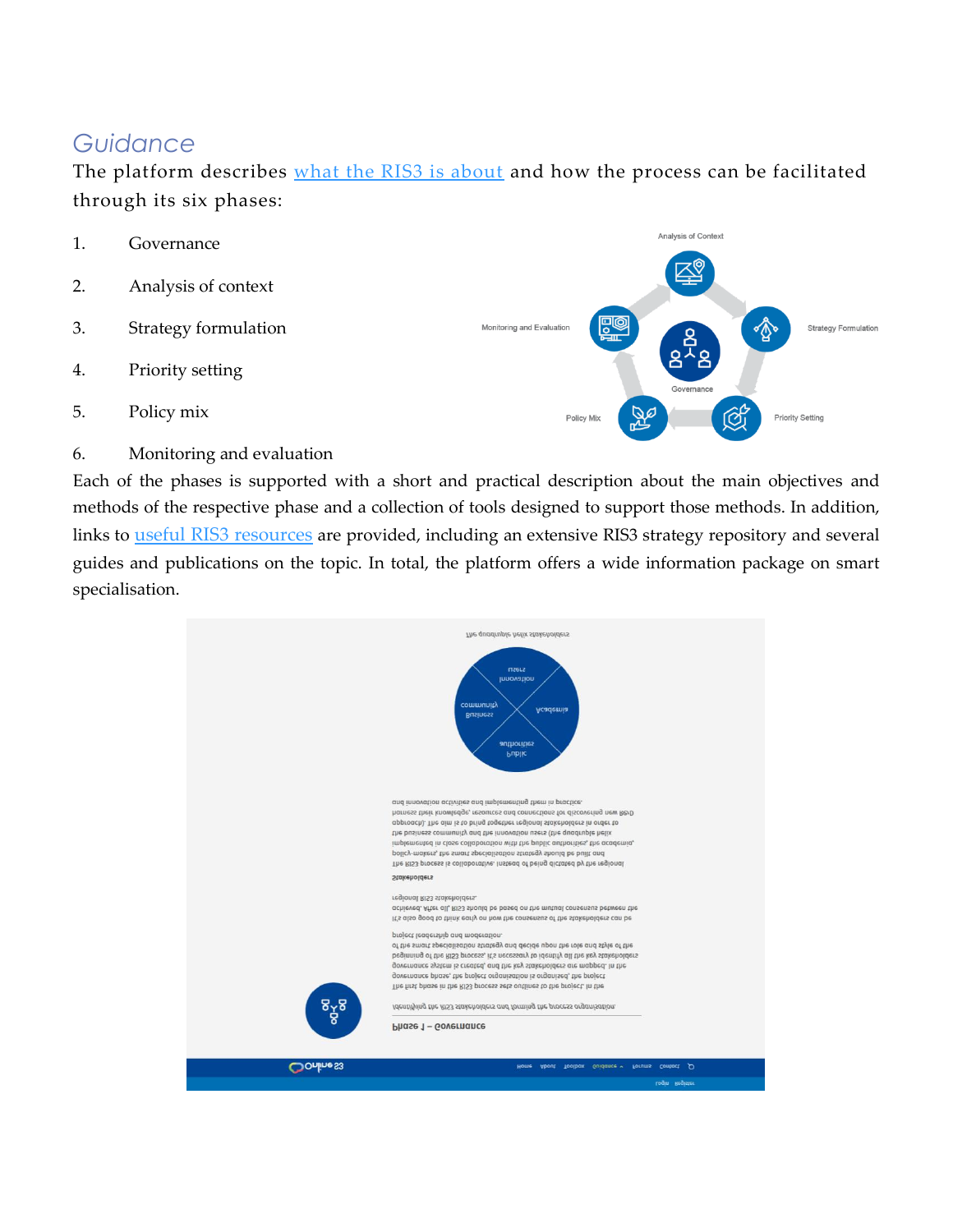#### <span id="page-4-0"></span>*Forums*

The platform hosts **forums** to discuss your opinions and experiences on smart specialisation and the platform with other stakeholders. You need to register on the platform in order to take part in the discussion.

| General                                                                                           |                |                       |                                  |
|---------------------------------------------------------------------------------------------------|----------------|-----------------------|----------------------------------|
| <b>RIS3 Forums &gt; General</b>                                                                   |                |                       |                                  |
| This forum contains 49 topics and 110 replies, and was last updated by alreid 1 week, 3 days ago. |                |                       |                                  |
| Viewing 16 topics - 1 through 15 (of 32 total)                                                    |                |                       | $1 \t2 \t3 \t\rightarrow$        |
| <b>Topic</b>                                                                                      | <b>Voices</b>  | <b>Posts</b>          | <b>Freshness</b>                 |
| Welcome to the Online S3 forums!<br>Started by: A Antti                                           | $\mathbf{1}$   | $\mathbf{1}$          | 3 months, 3 weeks ago<br>A Antti |
| 2.7. SWOT Analysis (IIL)<br>Started by: komninos                                                  | 6              | 6                     | 1 week, 3 days ago<br>a a Lreid  |
| 2.6. Specialisation indexes (AUTH)<br>Started by: komninos                                        | 5              | 5                     | 1 week, 3 days ago<br>aLreid     |
| 2.5. Regional scientific production profile (AUTH)<br>Started by: komninos                        | 6              | 6                     | 1 week, 3 days ago<br>aLreid     |
| 2.1. Regional assets mapping (INTELSPACE)<br>Started by: komninos                                 | $\overline{7}$ | 8                     | 1 week, 3 days ago<br>aLreid     |
| 3.2. Scenario Building (AALTO)<br>Started by: komninos                                            | 4              | $\mathcal{L}_\bullet$ | 2 weeks, 1 day ago<br>mona.roman |
| 6.4 End-User Survey (AALTO)<br>Started by: komninos                                               | 5              | $\overline{7}$        | 2 weeks, 1 day ago<br>mona.roman |

#### <span id="page-4-1"></span>*Piloted in regions*

The platform is currently being piloted in four European regions: Region of Central Macedonia (Greece), Scotland (UK), Galicia (Spain) and Northern Netherlands (Netherlands). The feedback from the pilots is used to improve the platform and to ensure it meets users' needs. In addition, case examples from the four regions will be provided as guidance on the platform and the tools. **The final version of the platform will be available by 05/2018.**